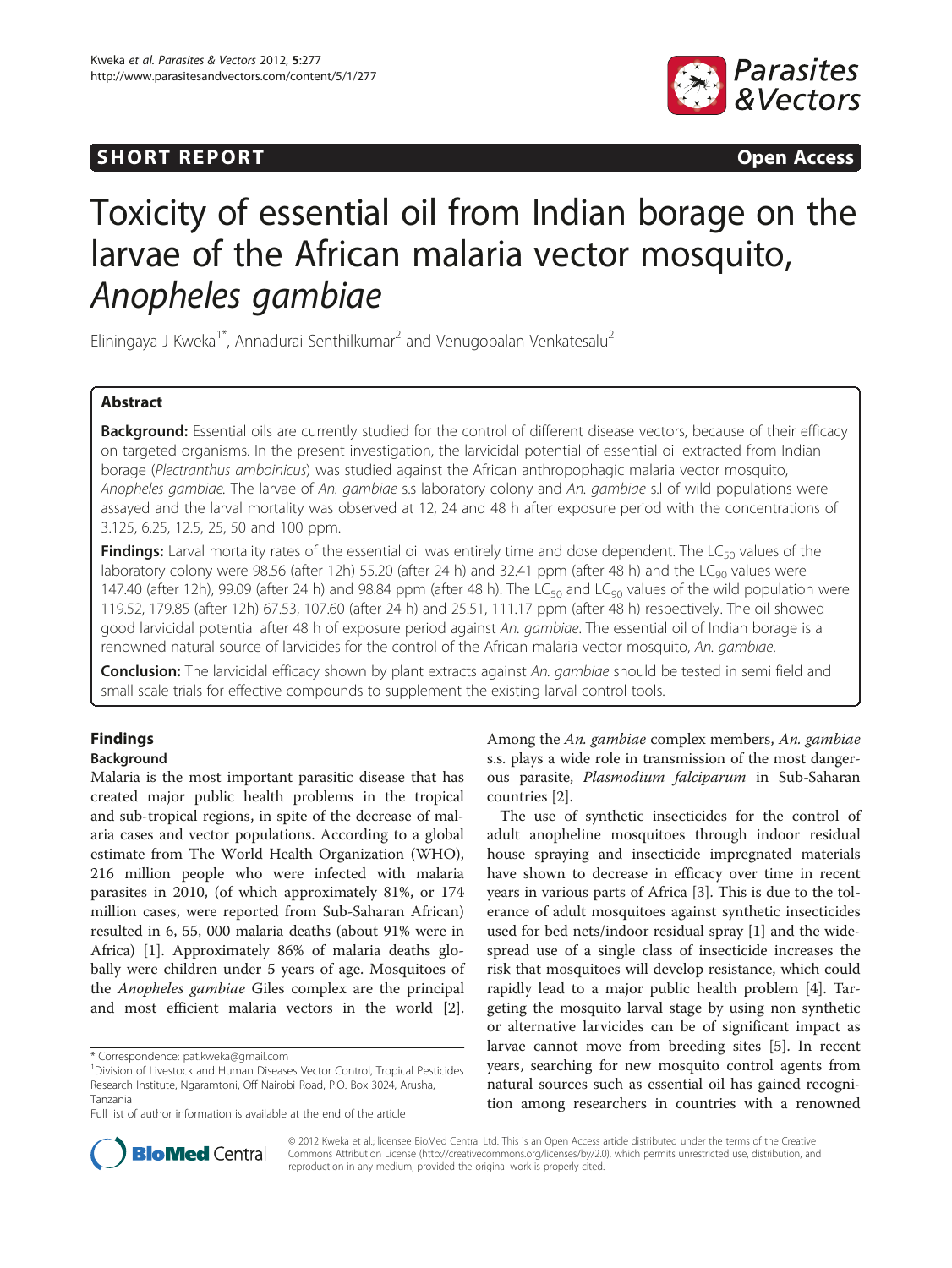<span id="page-1-0"></span>biodiversity and large numbers of plants/essential oils have been reported to possess larvicidal and repellent activity [[6](#page-3-0)[-8](#page-4-0)].

Indian borage [Plectranthus amboinicus (Lour.) Spreng] belongs to the family Lamiaceae and it grows naturally and is distributed in tropical Africa and Asia. In the previous studies of the essential oil of P. amboinicus for its chemical composition and larvicidal activity against An. stephensi [\[9](#page-4-0)], the oil showed marked larvicidal potential with the  $LC_{50}$  values of the oil being 33.54 (after 12 h) and 28.37 ppm (after 24 h) against An. stephensi [\[9](#page-4-0)]. Based on the previous report, the current study evaluated the toxicity of this essential oil against the laboratory colony (An. gambiae s.s) and wild populations of the African malaria vector mosquito, An. gambiae s.l.

## **Mathods**

## Plant materials and extraction of essential oil

The fresh leaves of Indian borage were collected from Mangudi (11°20′35 N, 079°41′24 E), Cuddalore district of Tamil Nadu, India during April, 2010. The leaves were cut into small pieces and subjected to hydro distillation using a Clevenger type apparatus for 4 h. The essential oil was dried over anhydrous sodium sulphate and the purified essential oil was stored at +4°C for further use. The specimen voucher was deposited at the herbarium, Department of Botany, Annamalai University. The specimen voucher number is AUBOT#231.

### Larval collection and rearing of mosquitoes

An. gambiae s.s. laboratory colony was reared in an insectary and maintained at 27.0 ± 2°C and relative humidity of 70 to 80%. The light regime was L 12: D 12. These females were provided with sugar solution (10% sucrose). Species identification of the An. gambiae s.s. was performed and confirmed by using polymerase chain reaction as described by the protocol of Scott et al. [\[10](#page-4-0)]. Eggs laid were collected on wet filter papers and kept in an incubator for 48 hours before hatching. Larvae were fed with diet of Brewer's yeast until they developed to third instar larvae. Wild populations of larvae were sampled from natural habitats using a standard dipper of 350 ml in areas with a history of pyrethroid resistance observed in adult populations in western Kenya. Sampled larvae were sorted in an insectary and only third instar larvae of An. gambiae were used for larvicidal activity.

### Mosquito larvicidal assay

The larvicidal activity was analysed as per the standard procedures recommended by the World Health Organisation [[11](#page-4-0)]. The essential oil was dissolved in 1 ml of acetone and prepared in different concentrations viz., 3.125, 6.25, 12.5, 25, 50 and 100 ppm with distilled water. Twenty larvae (in a 20 ml beaker) of late third instar stage were used for larvicidal assay and five replicates were maintained for each concentration. Larval mortality was counted after 12, 24 and 48 h exposure and during the experimental period no food was offered to the larvae. All moribund mosquito larvae were considered as dead. The larval mortality was also checked for water and acetone individually. The lethal concentrations,  $LC_{50}$  and  $LC_{90}$  and their 95% confidence limit of upper and lower confidence levels were calculated by probit analysis in a Statistical package for social scientists, version 11.5 (SPSS Inc., Chicago, IL).

### GC and GC-MS analysis

Gas chromatography (GC) analysis was carried out using Varian 3800 gas chromatography equipped with mass

|                                 |     | Table 1 Chemical composition of the essential oil from |  |  |  |  |  |  |  |  |
|---------------------------------|-----|--------------------------------------------------------|--|--|--|--|--|--|--|--|
| the leaves of P. amboinicus [9] |     |                                                        |  |  |  |  |  |  |  |  |
| .                               | . . | - - - - -                                              |  |  |  |  |  |  |  |  |

| Peak No | AI   | <b>Chemical compound</b> | Percentage |  |
|---------|------|--------------------------|------------|--|
| 1       | 788  | 1-octene                 | 0.35       |  |
| 2       | 988  | myrcene                  | 0.16       |  |
| 3       | 1014 | a-terpinene              | 0.61       |  |
| 4       | 1020 | p-cymene                 | 6.51       |  |
| 5       | 1025 | β-phelandrene            | 0.11       |  |
| 6       | 1054 | γ- terpinene             | 7.76       |  |
| 7       | 1098 | trans-sabinene hydrate   | 0.22       |  |
| 8       | 1123 | methyl octanoate         | 0.42       |  |
| 9       | 1165 | borneol                  | 0.26       |  |
| 10      | 1186 | a-terpineol              | 3.28       |  |
| 11      | 1192 | dihydro carvel           | 0.23       |  |
| 12      | 1195 | methyl chavicol          | 0.28       |  |
| 13      | 1197 | 2Z-octenol acetate       | 0.96       |  |
| 14      | 1289 | thymol                   | 21.66      |  |
| 15      | 1298 | carvacrol                | 29.25      |  |
| 16      | 1305 | undecanal                | 8.29       |  |
| 17      | 1452 | a-humulene               | 9.67       |  |
| 18      | 1489 | β-selinene               | 2.01       |  |
| 19      | 1582 | caryphyllene oxide       | 5.83       |  |
| 20      | 1584 | 2-phenyl ethyl tiglate   | 1.38       |  |
| 21      | 1590 | β- copaen-4-α-ol         | 0.12       |  |
| 22      | 1608 | humulene epoxide II      | 0.11       |  |
| 23      | 1611 | tetradecanal             | 0.12       |  |
| 24      | 1615 | β-himachalene oxide      | 0.15       |  |
| 25      | 1621 | β-cedrene epoxide        | 0.03       |  |
| 26      | 1627 | 1-epi-cubenol            | 0.16       |  |
|         |      | <b>TOTAL</b>             | 99.93      |  |

AI (Arithmetic Index) in the literature [\[12](#page-4-0)].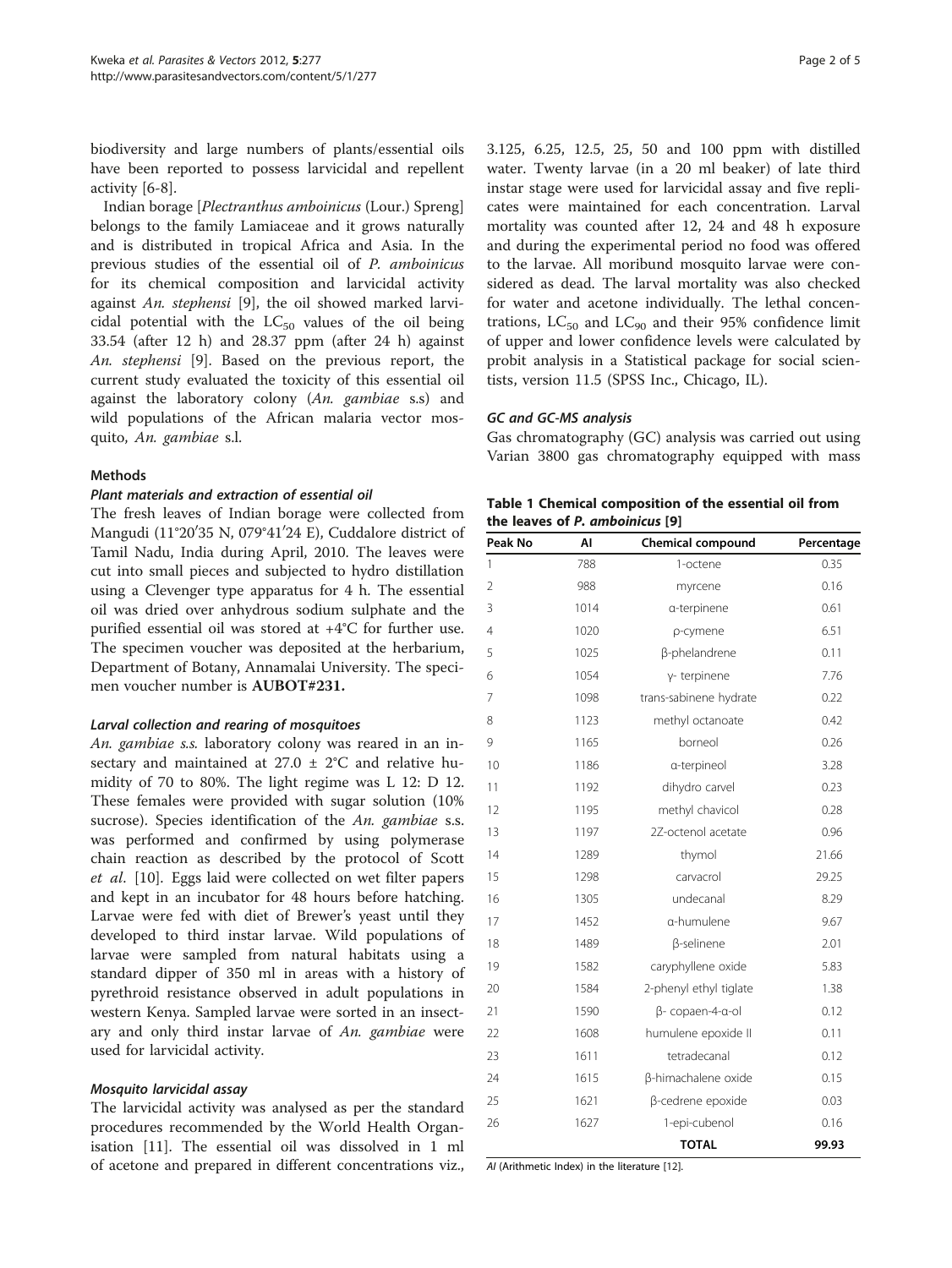<span id="page-2-0"></span>selective detector coupled to front injector type 1079. The chromatograph was fitted with DB 5 MS capillary column (30 m×0.25 mm i.d., film thickness 0.25 μm). The injector temperature was set at 280°C, and the oven temperature was initially at 45°C then programmed to 300°C at the rate of 10°C/min and finally held at 200°C for 5 min. Helium was used as a carrier gas with the flow rate of 1.0 ml/min. One microlitre of the sample (diluted with acetone 1:10) was injected in the split mode in the ratio of 1:100. The percentage of

Table 2 Larvicidal activity of essential oil from Indian borage against a laboratory colony and wild population of African malarial vector mosquitoes, Anopheles gambiae s.s. after 12 and 24 hours 12, 24 and 48 h of exposure period respectively

|                                        | Concentration (ppm) | <b>Time</b>    | <b>Mortality</b> | L C <sub>50</sub> (LCL-UCL) <sup>a</sup> | $LC_{90}$ (LCL-UCL) <sup>a</sup>                 | $X^2$ (df=4) <sup>k</sup> |
|----------------------------------------|---------------------|----------------|------------------|------------------------------------------|--------------------------------------------------|---------------------------|
| Laboratory colony<br>(An. gambiae s.s) | 3.125               | After 12 Hours | $0 \pm 0.0$      | $98.56(76.55 - 158.18)$                  | 147.40 (112.35 - 276.75)                         | 25.52                     |
|                                        | 6.25                |                | $0\pm0.0$        |                                          |                                                  |                           |
|                                        | 12.5                |                | 0±0.0            |                                          |                                                  |                           |
|                                        | 25                  |                | $0\pm0.0$        |                                          |                                                  |                           |
|                                        | 50                  |                | $26 \pm 1.30$    |                                          |                                                  |                           |
|                                        | 100                 |                | $55 \pm 1.58$    |                                          |                                                  |                           |
|                                        | 3.125               | After 24 Hours | $3 + 0.89$       | $55.20$ (35.26 - 96.69)                  | $99.09$ (70.65 - 203.33)                         | 49.36                     |
|                                        | 6.25                |                | 5 ± 0.70         |                                          |                                                  |                           |
|                                        | 12.5                |                | $14 \pm 0.83$    |                                          |                                                  |                           |
|                                        | 25                  |                | $16 \pm 1.48$    |                                          |                                                  |                           |
|                                        | 50                  |                | $83 \pm 1.67$    |                                          |                                                  |                           |
|                                        | 100                 |                | 98±0.54          |                                          |                                                  |                           |
|                                        | 3.125               | After 48 Hours | $23 \pm 1.14$    | $32.41 (8.23 - 62.40)$                   | $98.84$ (66.67 - 242.69)                         | 30.57                     |
|                                        | 6.25                |                | 29±0.70          |                                          |                                                  |                           |
|                                        | 12.5                |                | $51 \pm 0.83$    |                                          |                                                  |                           |
|                                        | 25                  |                | $55 \pm 1.0$     |                                          |                                                  |                           |
|                                        | 50                  |                | 95±0.70          |                                          |                                                  |                           |
|                                        | 100                 |                | $100 \pm 0.0$    |                                          |                                                  |                           |
| Wild population (An. gambiae s.l)      | 3.125               | After 12 Hours | $0\pm0.0$        |                                          | 119.52 (98.53 - 164.94) 179.85 (143.12 - 268.45) | 8.19                      |
|                                        | 6.25                |                | $0\pm0.0$        |                                          |                                                  |                           |
|                                        | 12.5                |                | $1 \pm 0.44$     |                                          |                                                  |                           |
|                                        | 25                  |                | 2 ± 0.89         |                                          |                                                  |                           |
|                                        | 50                  |                | $15 \pm 1.58$    |                                          |                                                  |                           |
|                                        | 100                 |                | 37±1.14          |                                          |                                                  |                           |
|                                        | 3.125               | After 24 Hours | $0\pm0.0$        | $67.53$ $(55.31 - 85.22)$                | 107.60 (88.92 - 143.21)                          | 16.23                     |
|                                        | 6.25                |                | 0±0.0            |                                          |                                                  |                           |
|                                        | 12.5                |                | $3 + 0.89$       |                                          |                                                  |                           |
|                                        | 25                  |                | $14 + 0.83$      |                                          |                                                  |                           |
|                                        | 50                  |                | $47 + 1.14$      |                                          |                                                  |                           |
|                                        | 100                 |                | 96±0.83          |                                          |                                                  |                           |
|                                        | 3.125               | After 48 Hours | $42 \pm 1.67$    | $25.51$ (0.25 - 46.94)                   | $111.17(76.91 - 238.56)$                         | 16.63                     |
|                                        | 6.25                |                | 44±2.68          |                                          |                                                  |                           |
|                                        | 12.5                |                | $52 \pm 1.51$    |                                          |                                                  |                           |
|                                        | 25                  |                | $52 + 2.07$      |                                          |                                                  |                           |
|                                        | 50                  |                | 95±0.70          |                                          |                                                  |                           |
|                                        | 100                 |                | 98±0.54          |                                          |                                                  |                           |

 $a = 95\%$  Confidence interval.<br>  $b =$  Degrees of freedom.

LCL Lower Confidence level, UCL Upper Confidence level.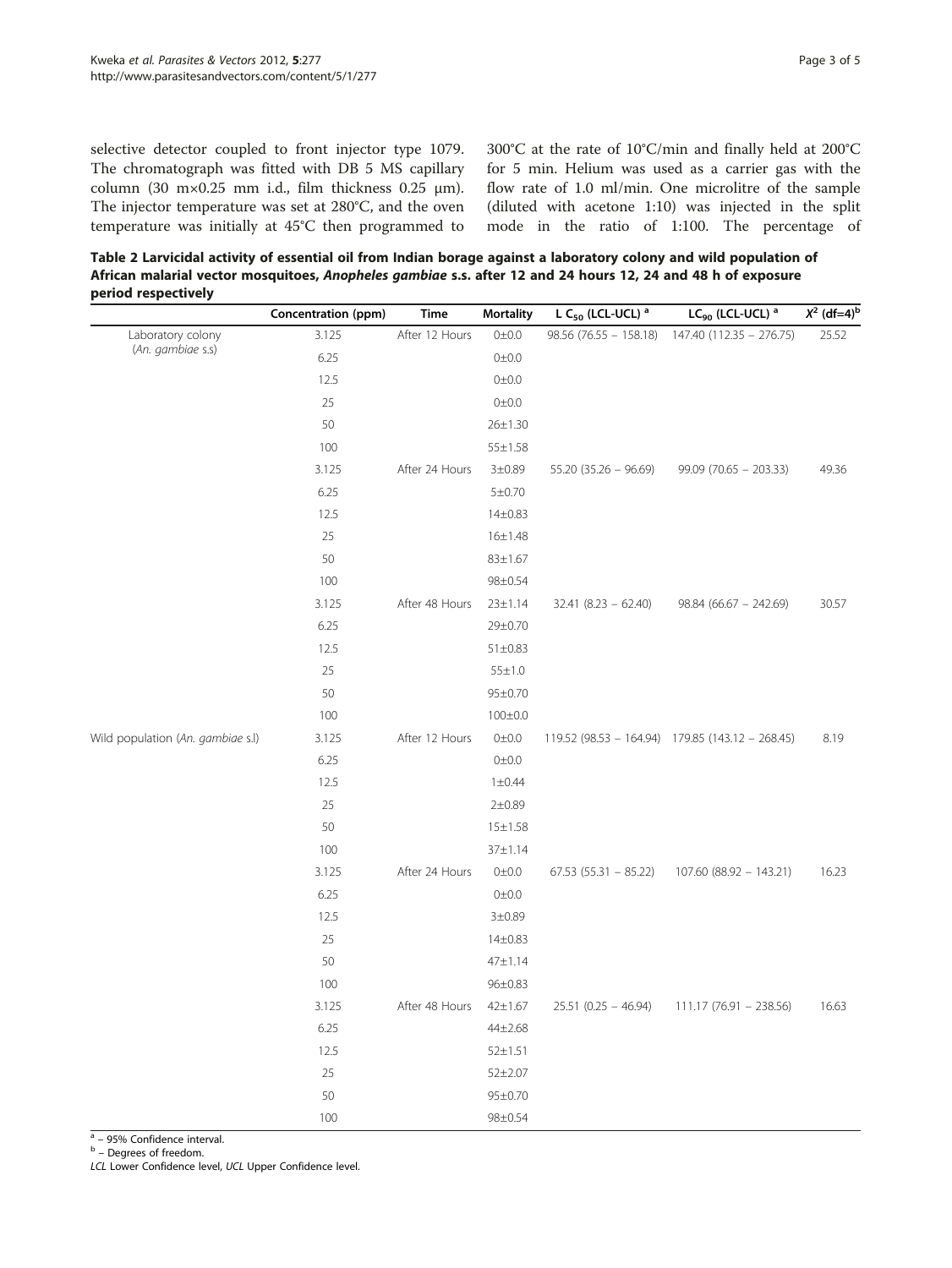<span id="page-3-0"></span>composition of the essential oil was calculated by the GC peak areas. GC–mass spectrometry (GC-MS) analysis of essential oil was performed using Varian 3800 gas chromatography equipped with Varian 1200L single quadrupole mass spectrometer. GC conditions were the same as reported for GC analysis and the same column was used. The mass spectrometer was operated in the electron impact mode at 70 eV. Ion source and transfer line temperature was kept at 250°C. The mass spectra were obtained by centroid scan of the mass range from 40 to 1,000 amu. The retention indices were calculated using a homologous series of n-alkanes,  $C_8 - C_{22}$  and n-octane was used as the internal standard. The compounds were identified based on the comparison of their retention indices (RI), retention time (RT) and mass spectra of WILEY, NIST library data of the GC-MS system and literature data [[12\]](#page-4-0).

### Results and discussion

The analysis of the chemical contents of the samples of essential oil from P. amboinicus revealed that the essential oil had 26 compounds (Table [1\)](#page-1-0). The essential oil of Indian borage showed good larvicidal toxicity (Table [2](#page-2-0)) against both An. gambiae larvae of a laboratory colony and wild populations. The laboratory colony showed 100 per cent larval mortality at 100 ppm after 48 h of exposure period. The  $LC_{50}$  values of essential oil against the larvae of the laboratory colony was 98.56, 55.20 and 32.41 ppm and  $LC_{90}$  values were 14.40, 99.09 and 98.84 ppm after 12, 24 and 48 h of exposure period respectively. The larvae of the wild population showed poor response for the essential oil after 12 h of exposure period. Even though, the essential oil showed low  $LC_{50}$  value (25.51 ppm) after 48 h of exposure period. The essential oil showed the  $LC_{50}$  values of 119.52 (after 12 h) and 67.53 ppm (after 24 h). Acetone and water showed no mortality after 24 and 48 h of exposure period. The larval mortality rate of the essential oil was entirely time and dose dependent. The results of the present study are comparable to the previous study made by Senthilkumar and Venkatesalu [\[9](#page-4-0)]. The essential oil of P. ambonicus showed larvicidal activity against An. stephensi reared in the laboratory with the  $LC_{50}$ values of 33.54 (after 12 h) and 28.37 ppm (after 24 h). The larval mortality ability of the essential oil may be accredited by the presence of Carvacrol in the essential oil [\[13](#page-4-0)]. The results of the present study are also similar to that of earlier investigations on larvicidal activity of essential oils. Pavela and others reported that the essential oils obtained from Thymus vulgaris, Satureja hortensis and Thymus satureioides showed the highest larvicidal effect ( $LC_{50}$  33, 36 and 44 μg/ml, respectively) after 24 h of exposure [[14\]](#page-4-0). Stem distilled essential oil from Zingiber officinalis was evaluated for

larvicidal activity against the filarial mosquito, Culex quinquefasciatus. The late third instar larvae showed the  $LC_{50}$  value of 50.78 ppm after 24 h of treatment [[15\]](#page-4-0). It is apparent from the above mentioned results, the toxicity of essential oil against different mosquito species are not uncommon due to its chemical variations [[16\]](#page-4-0).

Malarial transmission is much more difficult to control in Africa as compared to most other places because of a complex ecological system, it can be prevented by effective vector control targeting larval habitats. Otherwise, endemic malaria cannot be eliminated from most parts of Sub-Saharan Africa [[17](#page-4-0)]. In that way, the essential oil of Indian borage is a renowned natural source of larvicides for the control of the African malaria vector mosquito, An. gambiae.

## Conclusion

The findings of this study have shown high mortality of An. gambiae s.l. third instar larvae caused by evaluated essential oils was dosage and time dependant. Further evaluations are ongoing for efficacy in semi field and subsequently small scale trials.

#### Competing interests

Authors declare to have no competing interest in this work.

#### Authors' contribution

EJK and W conceived and designed the study. AS, W and EJK carried out the data analysis and interpretation. EJK, VV and AS wrote the manuscript and approved the final version for submission. All authors read and approved the final manuscript.

#### Acknowledgements

Authors are thankful to Wilberforce Onoka, Walter Mariga, Jersey Agalomba and Amos Wabwile for field larvae sampling and larvicides trials at Kenya Medical Research Institute, Kisumu Kenya.

#### Author details

<sup>1</sup> Division of Livestock and Human Diseases Vector Control, Tropical Pesticides Research Institute, Ngaramtoni, Off Nairobi Road, P.O. Box 3024, Arusha, Tanzania. <sup>2</sup>Department of Botany, Annamalai University, Annamalai Nagar, Tamil Nadu 608 002, India.

#### Received: 13 October 2012 Accepted: 27 November 2012 Published: 3 December 2012

#### References

- 1. WHO: World Malaria Report 2011. Geneva, Switzerland: World Health Organization; 2011.
- Coetzee M: Distribution of the African malaria vectors of the Anopheles gambiae complex. AmJTrop Med Hyg 2004, 70:103–104.
- 3. Osse R, Aikpon R, Padonou G, Oussou O, Yadouleton A, Akogbeto M: Evaluation of the efficacy of bendiocarb in indoor residual spraying against pyrethroid resistant malaria vectors in Benin: results of the third campaign. Parasit Vectors 2012, 5:163.
- 4. WHO: World Malaria Report 2010. Geneva, Switzerland: World Health Organization; 2010.
- 5. Amer A, Mehlhorn H: Larvicidal effects of various essential oils against Aedes, Anopheles, and Culex larvae (Diptera, Culicidae). Parasitol Res 2006, 99:466–472.
- 6. Amer A, Mehlhorn H: Repellency effect of forty-one essential oils against Aedes, Anopheles, and Culex mosquitoes. Parasitol Res 2006, 99:478–490.